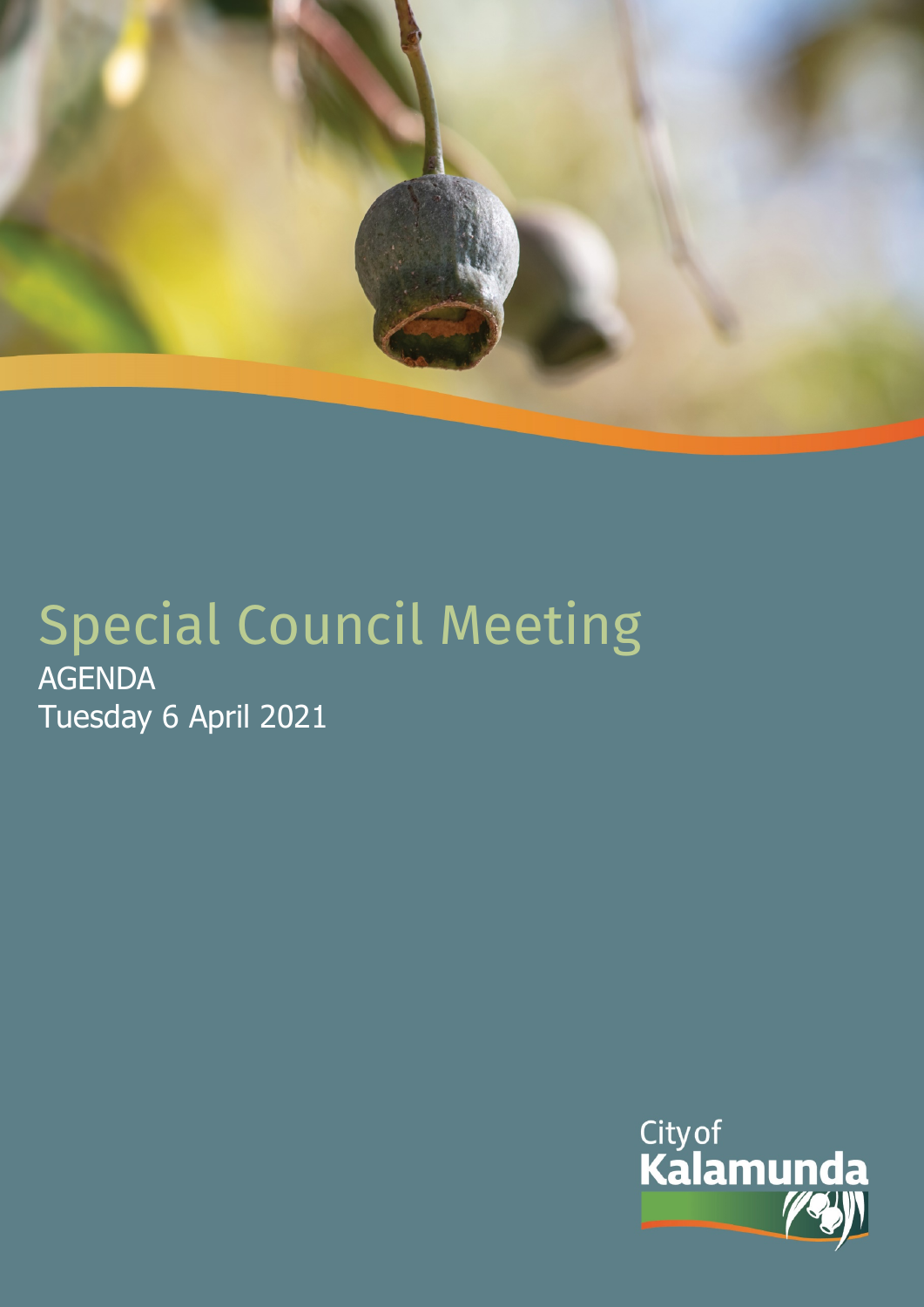#### **NOTICE OF MEETING SPECIAL COUNCIL MEETING**

Dear Councillors

Notice is hereby given that a Special Meeting of Council will be held in the Council Chambers, Administration Centre, 2 Railway Road, Kalamunda on **Tuesday 6 April 2021 at 7:00pm**.

Rhonda Hardy **Chief Executive Officer** 1 April 2021

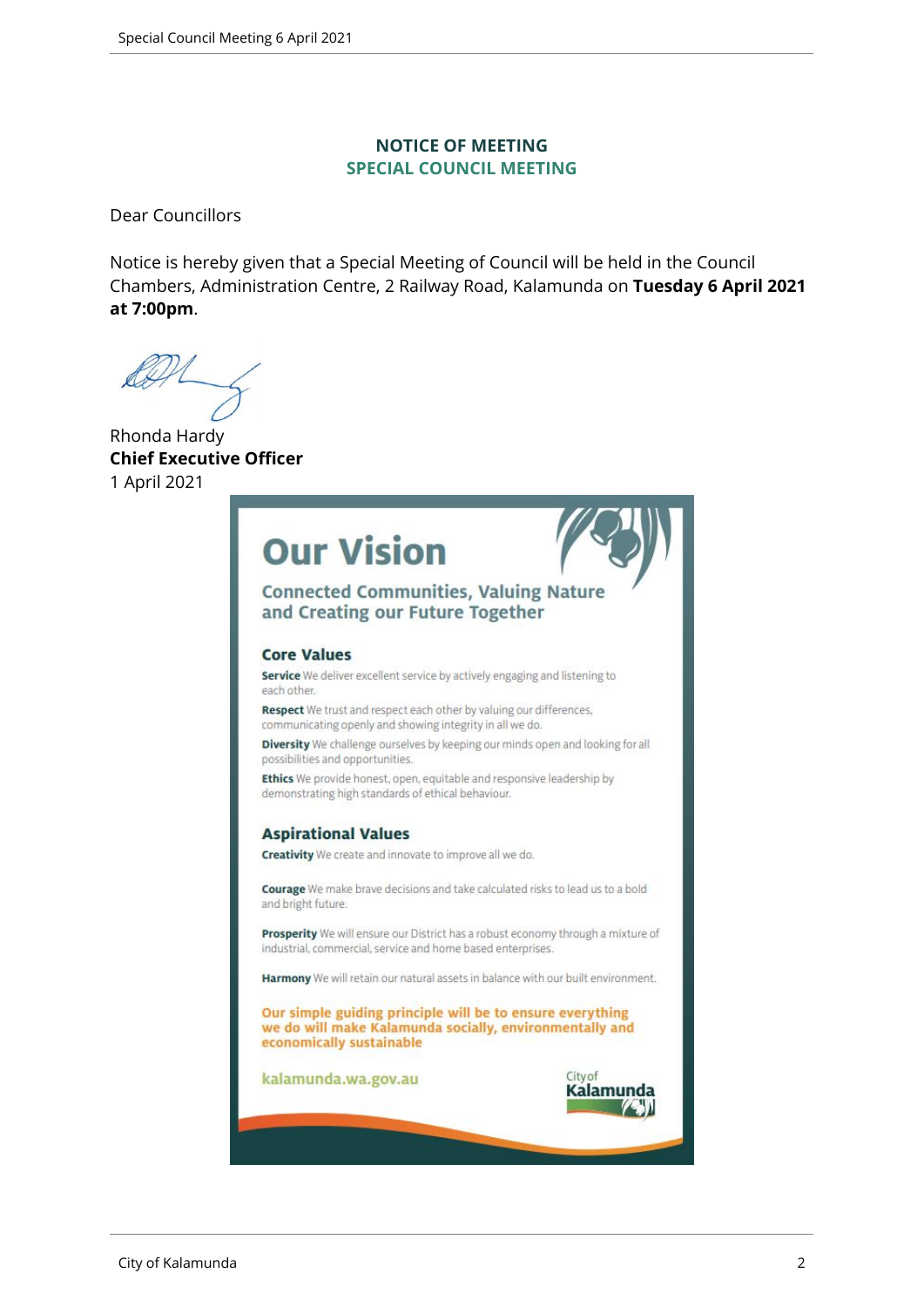#### **INFORMATION FOR THE PUBLIC ATTENDING COUNCIL MEETINGS**

Welcome to this evening's meeting. The following information is provided on the meeting and matters which may affect members of the public.

If you have any queries related to procedural matters, please contact a member of staff.

#### **Special Council Meetings – Procedures**

- 1. Council Meetings are open to the public, except for Confidential Items listed on the Agenda.
- 2. Members of the public who are unfamiliar with meeting proceedings are invited to seek advice prior to the meeting from a City Staff Member.
- 3. Members of the public are able to ask questions at a Special Council Meeting during Public Question Time on matters relating to the functions of this meeting.
- 4. To facilitate the smooth running of the meeting, silence is to be observed in the public gallery at all times except for Public Question Time.
- 5. All other arrangements are in general accordance with Council's Standing Orders, the Policies and decision of the City or Council.

#### **Acknowledgement of Traditional Owners**

We wish to acknowledge the traditional custodians of the land we are meeting on, the Whadjuk Noongar people. We wish to acknowledge their Elders' past, present and future and respect their continuing culture and the contribution they make to the life of this City and this Region.

# **Emergency Procedures**

**Please view the position of the Exits, Fire Extinguishers and Outdoor Assembly Area as displayed on the wall of Council Chambers.**

**In case of an emergency follow the instructions given by City Personnel.** 

**We ask that you do not move your vehicle as this could potentially block access for emergency services vehicles.** 

**Please remain at the assembly point until advised it is safe to leave.**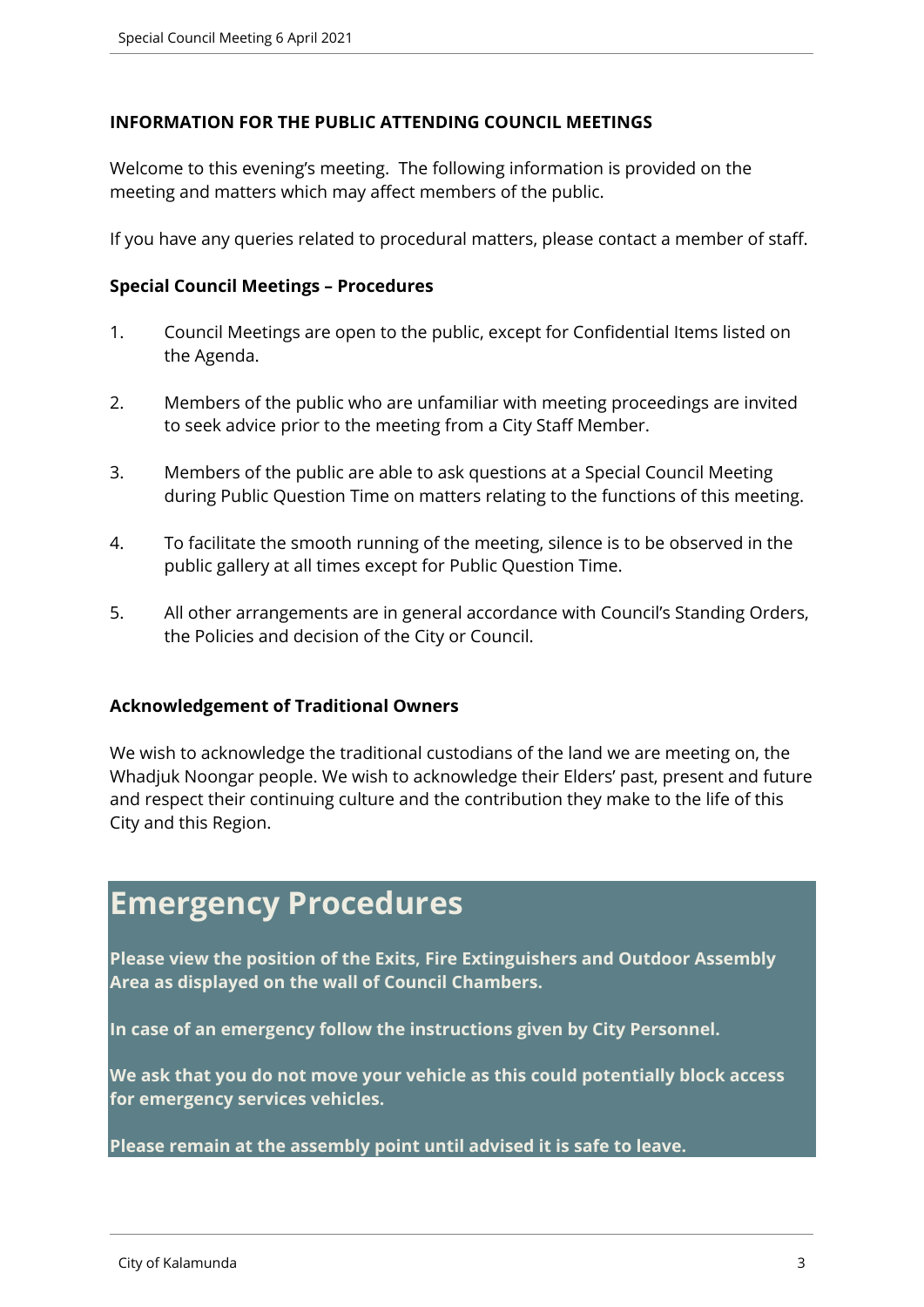### **INDEX**

| 3. |                                                                                        |  |
|----|----------------------------------------------------------------------------------------|--|
|    |                                                                                        |  |
|    |                                                                                        |  |
|    |                                                                                        |  |
| 7. |                                                                                        |  |
| 8. |                                                                                        |  |
|    |                                                                                        |  |
|    | 8.1.1. Contract RFT-2002 - Construction of Roundabout at Maida Vale Rd and Roe Highway |  |
|    |                                                                                        |  |
| 9. |                                                                                        |  |
|    |                                                                                        |  |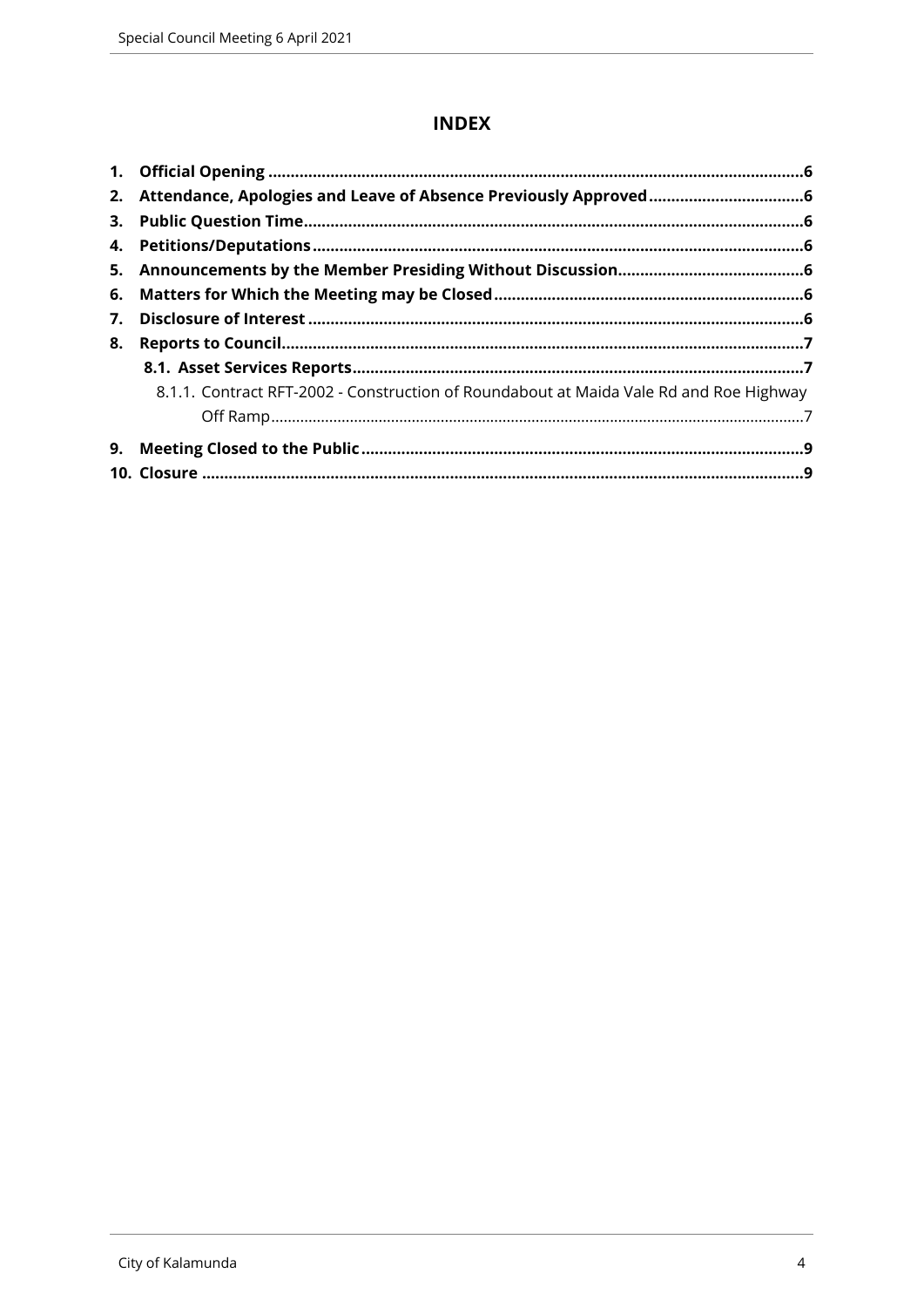#### <span id="page-4-0"></span>**1. Official Opening**

#### <span id="page-4-1"></span>**2. Attendance, Apologies and Leave of Absence Previously Approved**

#### <span id="page-4-2"></span>**3. Public Question Time**

*A period of not less than 15 minutes is provided to allow questions from the gallery on matters relating to the functions of this meeting. For the purposes of Minuting, these questions and answers will be summarised.*

#### <span id="page-4-3"></span>**4. Petitions/Deputation**

<span id="page-4-4"></span>**5. Announcements by the Member Presiding Without Discussion**

#### <span id="page-4-5"></span>**6. Matters for Which the Meeting may be Closed**

6.1 Contract RFT-2002 Construction of Roundabout at Maida Vale Road and Roe Highway Off Ramp

> Reason for Confidentiality: *Local Government Act 1995 (WA) Section 5.23 (2) (c) - "a contract entered into, or which may be entered into, by the local government and which relates to a matter to be discussed at the meeting."*

#### <span id="page-4-6"></span>**7. Disclosure of Interest**

#### **7.1. Disclosure of Financial and Proximity Interests**

- a. Members must disclose the nature of their interest in matter to be discussed at the meeting. (Section 5.56 of the *Local Government Act 1995*.)
- b. Employees must disclose the nature of their interest in reports or advice when giving the report or advice to the meeting. (Section 5.70 of the *Local Government Act 1995*.)

#### **7.2. Disclosure of Interest Affecting Impartiality**

a. Members and staff must disclose their interest in matters to be discussed at the meeting in respect of which the member or employee had given or will give advice.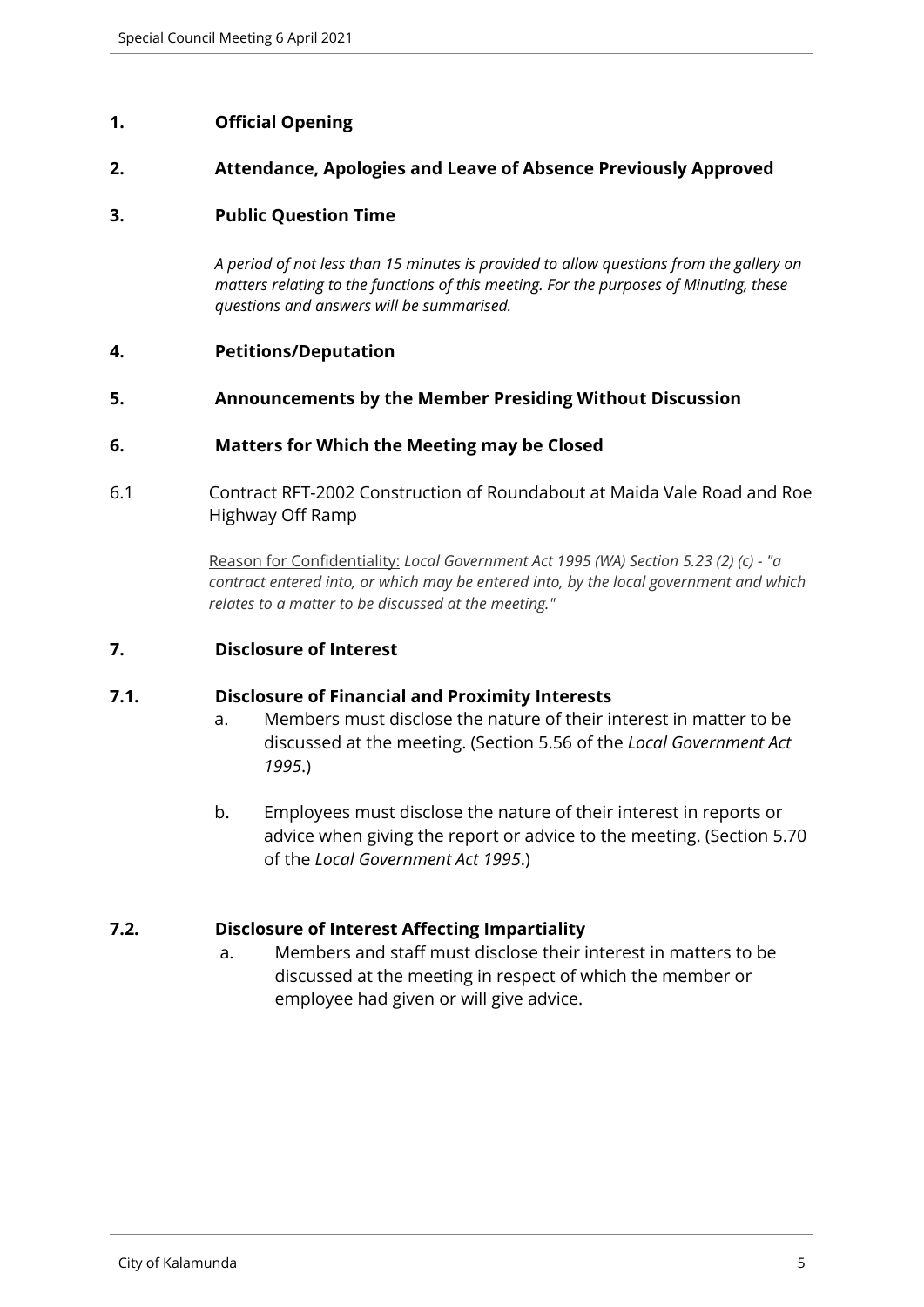#### <span id="page-5-0"></span>**8. Reports to Council**

#### <span id="page-5-1"></span>**8.1. Asset Services Reports**

## <span id="page-5-2"></span>**8.1.1. Contract RFT-2002 - Construction of Roundabout at Maida Vale Rd and Roe Highway Off Ramp**

Reason for Confidentiality: *Local Government Act 1995 (WA) Section 5.23 (2) (c) - "a contract entered into, or which may be entered into, by the local government and which relates to a matter to be discussed at the meeting."*

*Declaration of financial / conflict of interests to be recorded prior to dealing with each item.*

| Previous             | OCM 62/2020                  |
|----------------------|------------------------------|
| Items                |                              |
| Directorate          | <b>Asset Services</b>        |
| <b>Business Unit</b> | <b>Asset Delivery</b>        |
| File Reference       | RFT 2002 Contract Management |
| Applicant            | N/A                          |
| Owner                | N/A                          |
|                      |                              |

Attachments Nil

#### **TYPE OF REPORT**

|   | Advocacy    | When Council is advocating on behalf of the community to<br>another level of government/body/agency                                                                                                                                                                                                                                                                                                                                |
|---|-------------|------------------------------------------------------------------------------------------------------------------------------------------------------------------------------------------------------------------------------------------------------------------------------------------------------------------------------------------------------------------------------------------------------------------------------------|
| Å | Executive   | When Council is undertaking its substantive role of direction<br>setting and oversight (e.g. accepting tenders, adopting plans<br>and budgets                                                                                                                                                                                                                                                                                      |
|   | Information | For Council to note                                                                                                                                                                                                                                                                                                                                                                                                                |
|   | Legislative | Includes adopting Local Laws, Town Planning Schemes and<br>Policies. When Council determines a matter that directly<br>impacts a person's rights and interests where the principles of<br>natural justice apply. Examples include town planning<br>applications, building licences, other permits or licences<br>issued under other Legislation or matters that could be<br>subject to appeal to the State Administrative Tribunal |

#### **Provided under separate cover.**